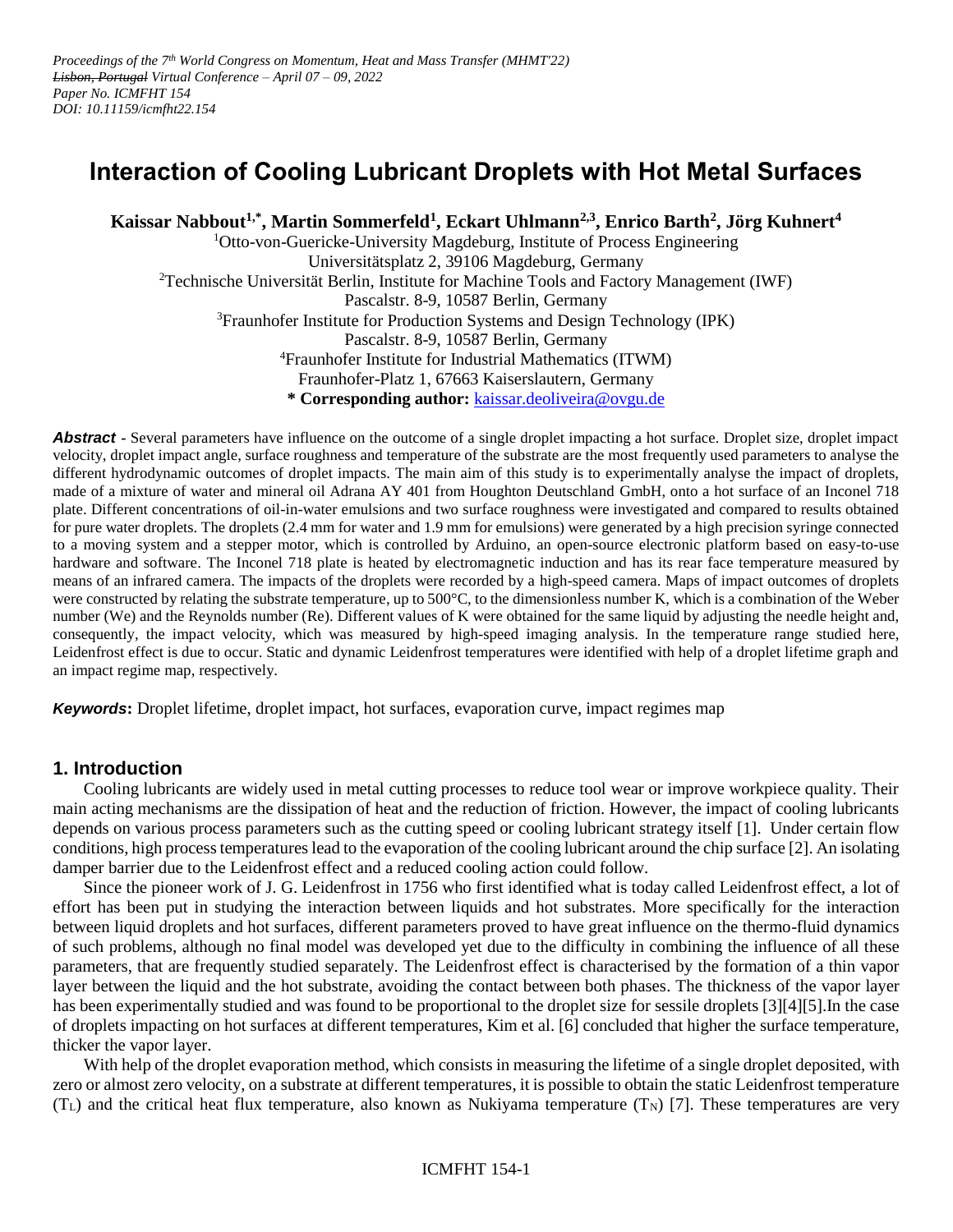important, because they mark, together with the nucleate boiling temperature  $(T<sub>B</sub>)$ , the limits between the evaporation regimes: film evaporation, nucleate boiling, transition boiling, and film boiling. As can be seen in [Fig. 1,](#page-1-0) adapted from  $[8]$ ,  $T_L$  delimits the change from "transition boiling" to "film boiling", being identified by the longest droplet lifetime in this region. On the other hand,  $T_N$  is identified by the shortest lifetime and represents the change from "nucleate boiling" to "transition boiling". For temperatures slightly higher than the saturation temperature, bubbles start to form at nucleation sites, defining  $T_B$ .



Fig. 1: Representation of a lifetime curve with the critical temperature points (adapted from [\[8\]\)](#page-7-2).

<span id="page-1-0"></span>The effect of substrate material, its thickness and surface roughness were found to have great influence on  $T_L$  and  $T_N$  [\[9\].](#page-7-3) Smoother surfaces led to lower  $T_L$  and general higher droplet lifetime, although  $T_N$  did not show significant changes. For impinging drops, surface roughness seems to play a different role, i.e., rougher surfaces have lower dynamic Leidenfrost temperature  $(T_{L,d})$  [\[10\]](#page-7-4)[\[11\].](#page-7-5)  $T_{L,d}$  is defined as the temperature which an impinging droplet rebound without touching the hot surface (dry rebound) [\[12\]](#page-7-6) and can be seen in a impact regime map, which will be shown and discussed later in the results. Due to droplet *momentum*, T<sub>L d</sub> is found to be greater than T<sub>L</sub> and is commonly represented as function of Weber number (We):

$$
We = \frac{\rho v^2 d}{\sigma}.
$$
 (1)

The parameters  $\rho$ ,  $v$ ,  $d$  and  $\sigma$  stand for the droplet density, impacting velocity, diameter and surface tension, respectively. In the present study, the K number [\[13\]](#page-7-7) was preferred since it also takes the fluid's dynamic viscosity  $(\mu)$ into consideration. It is obtained by combining the well-known Reynolds number (Re) with the above mentioned Weber number:

$$
K = We^{0.5}Re^{0.25},
$$
 (2)

$$
\text{Re} = \frac{\rho v d}{\mu}.
$$

Droplets impacting non heated surfaces have been widely studied [\[14\]](#page-7-8)[\[15\]](#page-7-9)[\[16\]](#page-7-10)[\[17\]](#page-7-11) and the regimes identified are commonly named: deposition, rebound, splash and breakup. Small variations on the nomenclature can be found to describe specific behaviours [\[18\],](#page-7-12) but nothing drastically different. Heated surfaces, on the other hand, increase significantly the complexity of the phenomenon and make the classification of some regimes challenging due to the

#### ICMFHT 154-2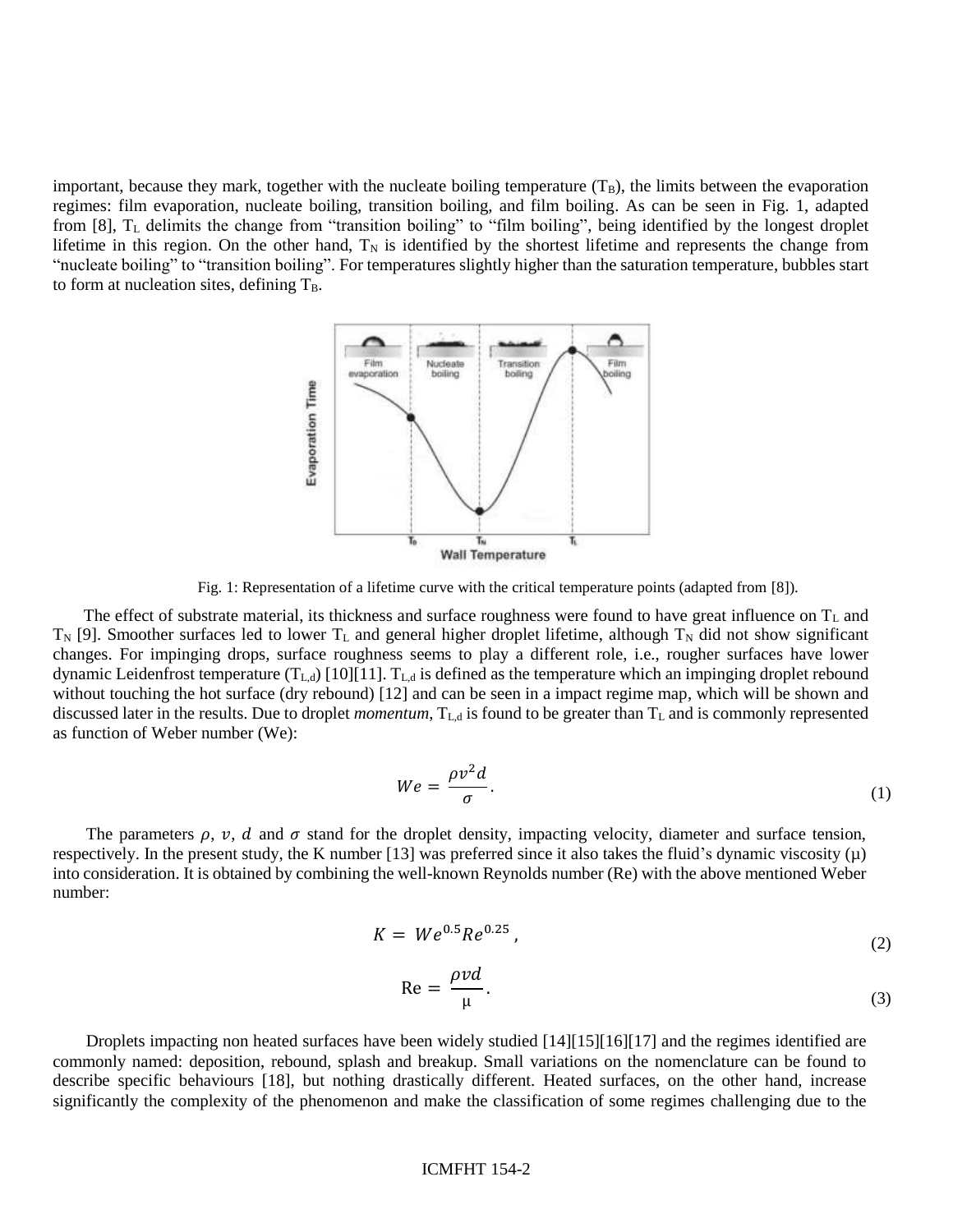combined thermo-fluid dynamic behaviour. For that reason, numerous different classifications have been used to classify the same problem [\[5\]](#page-6-4)[\[19\]](#page-7-13)[\[20\].](#page-7-14)

## **2. Experimental setup and procedure**

A simplified scheme of the experimental setup used is depicted in [Fig. 2.](#page-2-0) The droplets were generated by a high precision syringe, which was connected to two moving systems, one responsible for controlling the droplet generation and the other for controlling the droplet impact velocity through height adjustment of the needle. Both systems were connected to stepper motors controlled by an Arduino board, which send signals to the stepper motors for moving speed and distance. The droplets were recorded by a high-speed camera Photron FASTCAM SA4 that was connected to a computer. A Nikon 200mm f/4 AF-D Macro lens made it possible to capture the droplet with good resolution and long working distance (26 cm), avoiding damage to the equipment due to the electromagnetic field and the heat. The backlight was generated by a single Cree XHP50 SMD-LED. An Inducta IH-25 induction heating system is used to heat the 140 mm diameter plates made of Inconel 718. The rear surface was covered with a LabIR® thermographic spray paint and its temperature recorded by an Infratec PIR uc 605 infrared camera.



Fig. 2: Experimental setup used to obtain the droplet evaporation curve and droplet impact regime map.

<span id="page-2-0"></span>Since all the measurements were done with the temperature field provided by the infrared camera for the rear surface, a correction for the temperature of the impinging surface was done in two steps with help of a Optris CS LT15 pyrometer, which was used as reference. In the first step, pyrometer and camera were positioned to record the temperature of the same face, what gives the temperature difference between the devices  $(\Delta T_{\text{devices},1})$ . In the second step, the camera was put in the working position to measure the rear surface and the pyrometer on the opposite side to measure the impinging surface and another temperature difference is obtained  $(\Delta T_{\text{devices},2})$ . By summing up them, the temperature difference for the different faces is obtained  $(\Delta T_{\text{faces}})$  and it is now possible to know the impinging surface temperature by knowing the rear surface.

<span id="page-2-1"></span>

| Table 1. Properties for water, $\delta\%$ and $20\%$ emulsions, and on Adrama A I 401 at 50 C. |                                     |                                |                                   |
|------------------------------------------------------------------------------------------------|-------------------------------------|--------------------------------|-----------------------------------|
| Liquid                                                                                         | <b>Density</b><br>Kg/m <sup>3</sup> | <b>Surface tension</b><br>mN/m | <b>Dynamic Viscosity</b><br>mPa.s |
| Water                                                                                          | 995.4                               | 70.8                           | 0.7060                            |
| Emulsion 8%                                                                                    | 993.5                               | 32.9                           | 0.9608                            |
| Emulsion 20%                                                                                   | 992.3                               | 32.7                           | 1.5760                            |
| Adrana AY 401                                                                                  | 962.2                               | 27.8                           | 68.0842                           |

Table 1: Properties for water, 8% and 20% emulsions, and oil Adrana AY 401 at 30°C.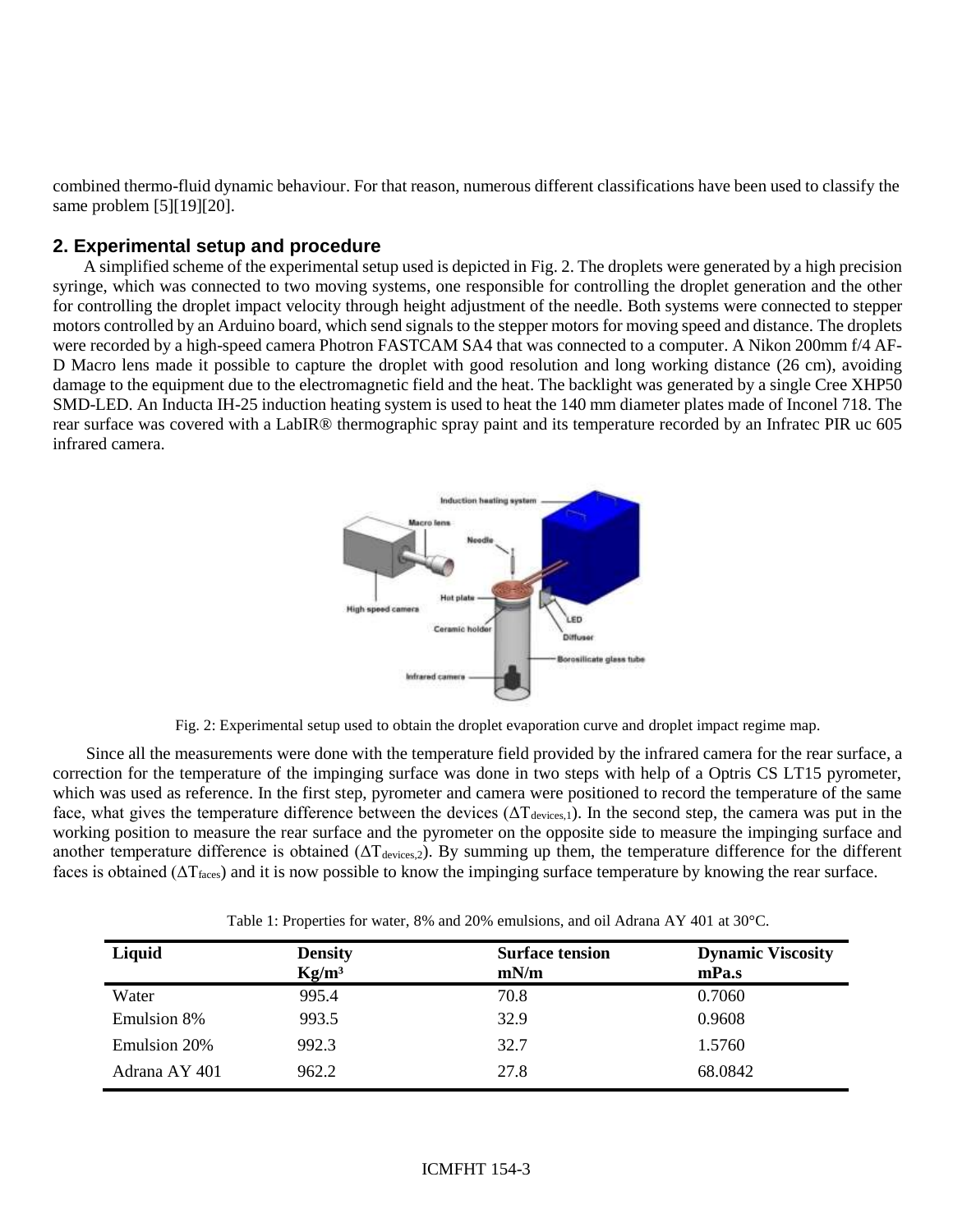Three different liquids were analysed in the present work: water and two emulsions made of a mixture of water and mineral oil Adrana AY 401 from Houghton Deutschland GmbH with 8% and 20% oil concentration, defined by volume. After putting oil and water together, the mixture is handshake for 10 minutes and the resulting emulsion has a stable approximately two weeks, before a thin layer of oil forms on the top. Due to the good miscibility of the oil, no surfactant stabilizer is needed. The properties of the liquids used are summarised in [Table 1.](#page-2-1) The equipment used to measure the properties can be found in a previous work [\[2\].](#page-6-1)

# **3. Results and discussion**

In order to obtain the droplet evaporation curve, the needle is moved from an initial position of 80 mm to a final position of 3 mm (measured from the heated plate). At the final position, the droplet is released and touch the plate with low impact velocity, here considered to be zero. After releasing the droplet, the needle moves back to the initial position. This process is repeated three times for each temperature measured and the mean values are used for the droplet lifetime. This procedure is necessary to avoid the heating of the needle and, consequently, of the droplet. For a distance of 10.7 mm and a plate temperature of 250°C, the needle starts to heat after approximately 6 seconds [\[21\].](#page-7-15)

The results for the droplet lifetime can be seen i[n Fig. 3.](#page-3-0) Since droplets generation is dictated by gravity force, their size is mainly affected by the surface tension, therefore water droplets are bigger due to their higher surface tension with a mean diameter of 2.4 mm and emulsion droplets have a mean diameter of 1.9 mm. The oil concentration seems to influence the Leidenfrost temperature in a way that droplets with lower content of oil present a higher static Leidenfrost temperature up to the limit of pure water, or 0% oil concentration, which has  $T_L$  equals to approximately 300 $^{\circ}$ C, while the emulsions with 8% and 20% concentration have  $T_L$  equals to approximately 260°C and 240°C, respectively. The same trend was found by adding surfactants to water drops [\[22\].](#page-7-16) It was also observed a higher  $T_N$  of approximately 240 $^{\circ}$ C for water when compared to both emulsions, which were around 200 $^{\circ}$ C. It is important to mention here that the emulsion with 20% concentration presented noticeable oil residuals on the surface for temperatures lower than 200°C and these residuals were not taken into account for the droplet lifetime. The same did not happen to the 8% emulsion. Also, the presence of oil in the emulsions promoted foaming in the liquid during the nucleate boiling regime.



Fig. 3: Measurements for the droplet lifetime for surface temperatures higher than the boiling point of water.

<span id="page-3-0"></span>For temperatures higher than  $T_L$ , droplets of water present a different behaviour at the end of the lifetime when compared to the emulsion droplets. Water droplets shrink until they are completely evaporated, while the emulsion droplets usually presented two different ends: either they explode (presenting abrupt expansion and contraction moments before the explosion) or they are ejected from the surface due to vapor explosions. For the transition temperatures, i.e., between  $T_N$  and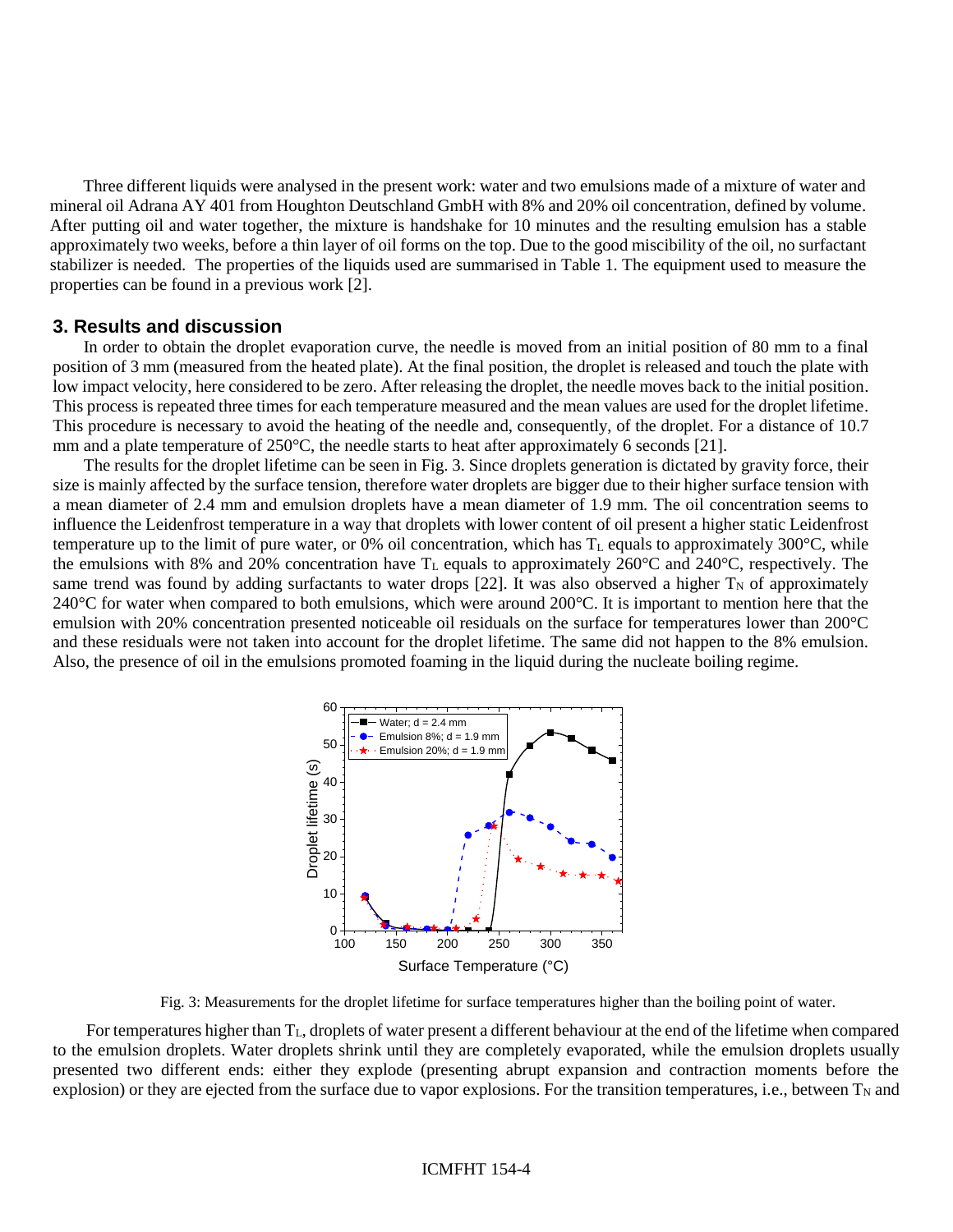TL, the droplet presents a combined behaviour between contact and noncontact, with ejection of small droplets (atomization) being responsible for the intermediate lifetime.

As mentioned before, the droplet lifetime method is a straightforward tool used to identify  $T_N$  and  $T_L$ . Although several several parameters can affect this curve, the droplet diameter is not one of them [\[9\]](#page-7-3)[\[23\].](#page-7-17) For the dynamic Leidenfrost Temperature, on the other hand, the droplet size has direct effect on it, once the diameter is one of the most important parameters for the droplet dynamics (Re and We). TL,d can be identified with help of the impact regime map, being the region between rebound with atomization and dry rebound [\[12\].](#page-7-6) In the present work, seven different outcomes (deposition with atomization, rebound with atomization, dry rebound, breakup with atomization, dry breakup, transition and transition breakup) were identified for millimetric droplets of water and oil-in-water emulsions impacting onto a heated surface with temperatures between approximately 180°C and 500°C. The term "dry" in "dry rebound" and "dry breakup" means that the droplet did not touch the substrate due to the Leidenfrost effect.



<span id="page-4-0"></span>Fig. 4: Different outcomes for a 8% emulsion droplet impacting onto an Inconel 718 plate for different temperatures and We: (a) deposition with atomization, (b) rebound with atomization, (c) dry rebound, (d) breakup with atomization, (e) dry breakup, (f) transition and (g) transition breakup.

The nomenclature used in this work is based in the one proposed by [\[24\],](#page-7-18) with addition of two outcomes: transition and transition breakup. These outcomes were added because they do not fit well in just one of the other outcomes, but instead they present combined behaviour from the regions they are dividing, which can result in significant changes in studies involving, for example, heat transfer. This different behaviour can be easily noticed comparing transition breakup, [Fig. 4\(](#page-4-0)g), with dry breakup, [Fig. 4\(](#page-4-0)e), and breakup with atomization, [Fig. 4\(](#page-4-0)d). For breakup (with or without atomization), the droplet impacts the hot substrate and then is divided into smaller droplets which will no longer interact with the plate, either because they were expelled far away from the impacting region due to inertia or because their inertia is not enough to promote contact with the hot substrate, so Leidenfrost phenomenon can be observed. On the other hand, for transition breakup the droplet impinges on the hot substrate and breakup due to the inertia and thermal effects, but a considerable amount of liquid is still in contact with the hot substrate around the impact region, which promotes intense boiling and atomization.

The above-mentioned impact regimes are organized in a map as function of surface temperature and K number, as shown [Fig. 5.](#page-5-0) The results on the left are for the plate 1  $(Ra=1.47\mu m$  and  $Rz=9.62 \mu m$ ) and on the right for the plate 2  $(Ra=5.3\mu m)$ and Rz=28.7 µm). The surface roughness was measured with the device Hommel-Tamic W5 from Hommel GmbH. It was not detected significant difference for the  $T_{L,d}$  (transition between rebound with atomization to dry rebound) for both surface roughness in the temperature and K range analysed, although [\[10\]](#page-7-4) suggest that rougher surfaces yields to a lower  $T_{\text{L},d}$  an[d \[11\]](#page-7-5) confirm this trend only for structured surfaces. Surface roughness seems to have a bigger influence on the change from dry rebound to dry breakup for both emulsions. The smoother surface has a  $60 \times K_c \times 70$  while  $50 \times K_c \times 60$  for the rougher surface, which is in good agreement with  $K_c = 57.7$  found by Mundo et al. [\[13\].](#page-7-7) The same analyses are not possible for water droplets, because there were almost no Leidenfrost regimes for temperatures up to 500°C. Such a result makes one wonder on the importance of thermal properties and roughness of the substrate for having dry regimes, since [\[24\]](#page-7-18) found  $300^{\circ}C< T_{L,d} < 350^{\circ}C$ for water droplets impinging onto polished aluminium in the range here studied (20<We<120). Different values were also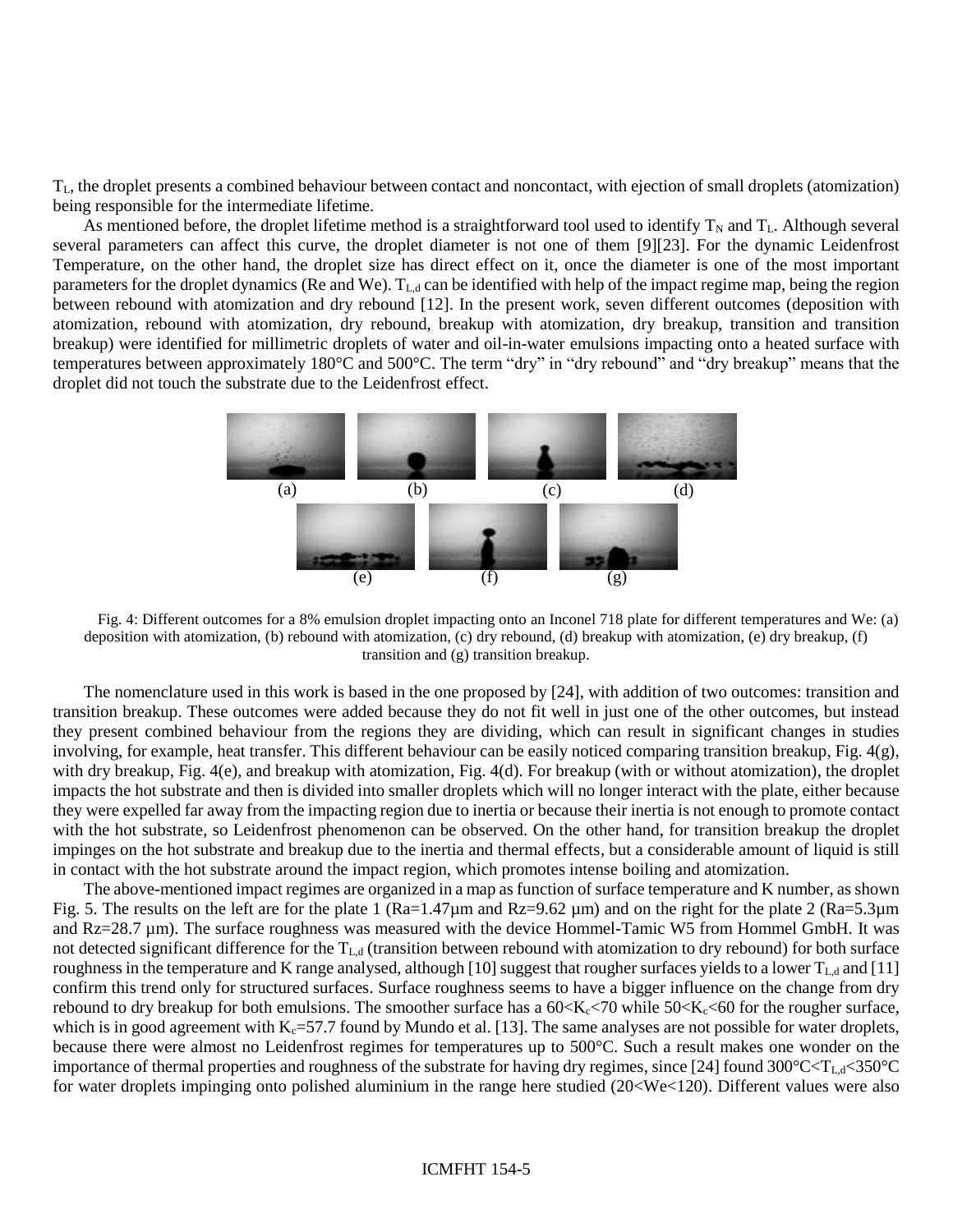found by [\[5\]](#page-6-4) for water impacting onto heated silicon wafers. It is important to highlight how difficult is to determine with precision  $T_{L,d}$  since in this transition area there is a certain probability to observe the formation of atomisation [\[25\].](#page-7-19)

It was also noted that the size and quantity of droplets created in the "breakup with atomization" regime are strongly related to the substrate temperature. Substrate temperatures close to change in regime areas, from "transition with breakup" to "breakup with atomization" and from "breakup to atomization" to "dry breakup", produce fewer secondary droplets than intermediate temperatures, as depicted in [Fig. 6.](#page-6-5) Those regimes involving atomization are subject of ongoing research, since the most common non dimensional numbers used for impact maps (We and K) seems to be



<span id="page-5-0"></span>Fig. 5: Impact regime maps for droplets of water and oil-in-water emulsions impacting onto a heated Inconel 718 plate. Two plates with different roughness were used: on the left side are the results for the plate 1 ( $Ra=1.47\mu$ m and  $Rz=9.62\mu$ m) and on the right side are the results for the plate 2 ( $Ra=5.3\mu$ m and  $Rz=28.7 \mu m$ ).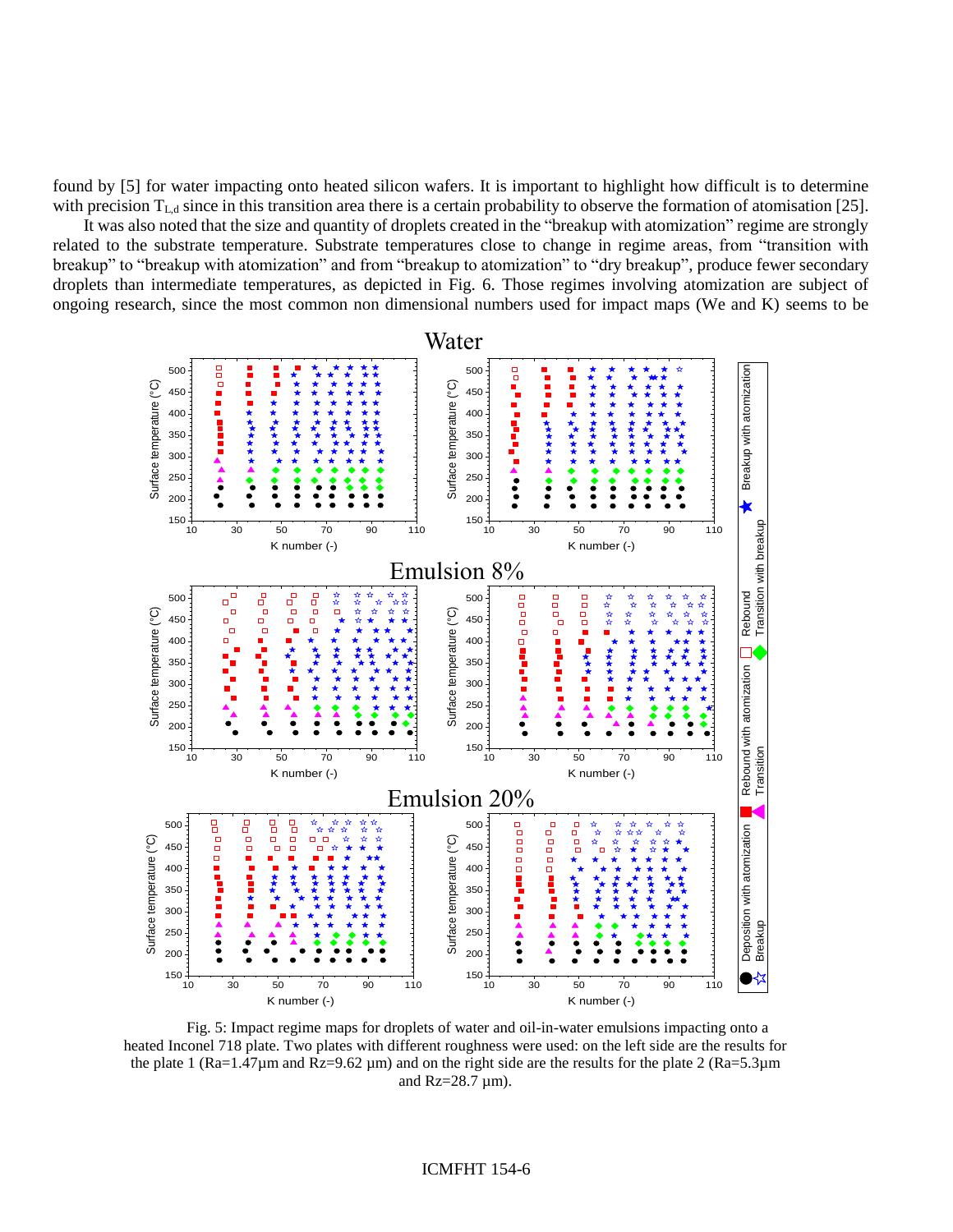inappropriate to describe them, as proposed by [\[26\].](#page-7-20) In their work, a new regime map is proposed having as coordinates dimensionless contact time and dimensionless heat flux.



<span id="page-6-5"></span>Fig. 6: Emulsion droplet (8% concentration) in the "breakup with atomization" regime impacting the substrate at different surface temperatures with the same velocity. It is noticeable that intermediate temperatures generate more secondary droplets.

The regimes here called "transition" and "transition with breakup" are very hard to characterize due to their combined behaviour, although it is noticeable that they occur in the same temperature interval that was identified for the transition zone in the droplet evaporation curve.

# **4. Conclusion**

Impact of droplets made of water and oil-in-water emulsion with 8% and 20% concentration were experimentally studied with help of high-speed imaging analysis. Seven different impact regimes were identified and put together in a map as function of surface temperature and K number. The results presented here are a quantitative contribution to the behaviour of droplets made of two liquids and can be used to represent problems with similar characteristics, although care must be taken, since the outcome can be very sensitive to numerous parameters, mainly surface properties, as shown comparing the results obtained for water in the present work with those from the literature.

Also, a droplet evaporation curve was used to estimate  $T_N$  and  $T_L$  and, consequently, transition and boiling regimes. The transition regime for impacting and sessile droplets were shown to be related. The atomisation in the "breakup with atomisation" regime was brief and qualitatively discussed, showing its dependence on the substrate temperature. The results for both emulsions studied were significantly different from those for pure water, which shows how even a small concentration of oil can have huge impact in the outcome results.

In the future, the observed differences in evaporation and impact regimes will be connected to resulting heat fluxes. In combination with cutting simulations, this will contribute to further understanding of the evaporation and cooling action of cooling lubricants during chip formation.

### **Acknowledgements**

The authors would like to thank the German Research Foundation (DFG) for financial support of this research. This work is related to the project "Multiphasen-Modellierungen von Kühlschmierstoff und dessen Aerosolen in der Zerspanungssimulation mit der Finite-Pointset-Methode zur Untersuchung der Wirkungsmechanismen" (AOBJ: 666928).

### **References**

- <span id="page-6-0"></span>[1] Yan, P.; Rong, Y.; Wang, G.: "The effect of cutting fluids applied in metal cutting process," *Proceedings of the Institution of Mechanical Engineers, Part B: Journal of Engineering Manufacture*, vol. 230, pp. 19 ‑ 37, 2015.
- <span id="page-6-1"></span>[2] E. Uhlmann, E. Barth, A. Quellhorst, T. Seifarth, J. Kuhnert, K. Nabbout, and M. Sommerfeld, "Fully coupled wet cylindrical turning simulation using the Finite-Pointset-Method." *Procedia CIRP*, vol. 102, pp. 43-48, 2021.
- <span id="page-6-2"></span>[3] A. L. Biance, C. Clanet, and D. Quéré. "Leidenfrost drops," *Physics of fluids,* vol. 15, no. 6, pp. 1632-1637, 2003.
- <span id="page-6-3"></span>[4] J. C. Burton, A. L. Sharpe, R. C. A. van der Veen, A. Franco, and S. R. Nagel, "Geometry of the vapor layer under a Leidenfrost drop," *Physical review letters*, vol. 109, no. 7, pp. 74301-74304, 2012.
- <span id="page-6-4"></span>[5] T. Tran, H. J. J. Staat, A. Prosperetti, C. Sun, and D. Lohse, "Drop impact on superheated surfaces," *Physical review letters*, vol. 108, no.3, pp. 36101-36105, 2012.